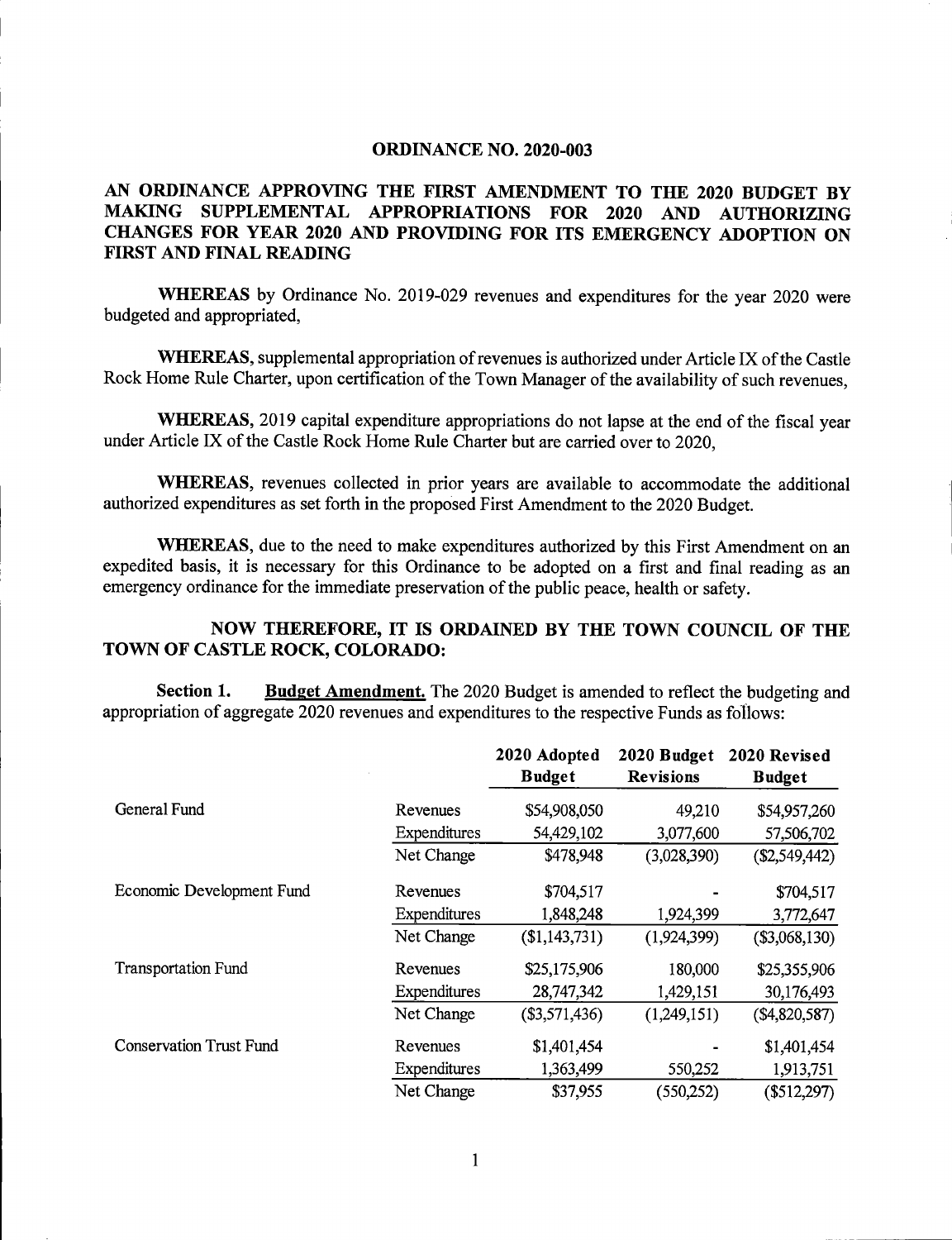|                                              |              | 2020 Adopted    | <b>Budget</b>    | 2020 Revised     |
|----------------------------------------------|--------------|-----------------|------------------|------------------|
|                                              |              | <b>Budget</b>   | <b>Revisions</b> | <b>Budget</b>    |
| Downtown Development Auth. TIF Fund Revenues |              | \$1,522,641     |                  | \$1,522,641      |
|                                              | Expenditures | 1,556,336       | 2,339,245        | 3,895,581        |
|                                              | Net Change   | (\$33,695)      | (2,339,245)      | $(\$2,372,940)$  |
| Parks & Recreation Capital Fund.             | Revenues     | \$5,374,836     |                  | \$5,374,836      |
|                                              | Expenditures | 4,820,613       | 658,148          | 5,478,761        |
|                                              | Net Change   | \$554,223       | (658, 148)       | (\$103,925)      |
| Fire Capital Fund                            | Revenues     | \$984,415       |                  | \$984,415        |
|                                              | Expenditures | 641,964         | 73,457           | 715,421          |
|                                              | Net Change   | \$342,451       | (73, 457)        | \$268,994        |
| Police Capital Fund                          | Revenues     | \$781,667       |                  | \$781,667        |
|                                              | Expenditures | 679,471         | 57,500           | 736,971          |
|                                              | Net Change   | \$102,196       | (57,500)         | \$44,696         |
| <b>Transportation Capital Fund</b>           | Revenues     | \$11,327,844    | 1,936,731        | \$13,264,575     |
|                                              | Expenditures | 11,412,063      | 9,176,317        | 20,588,380       |
|                                              | Net Change   | (\$84,219)      | (7,239,586)      | (\$7,323,805)    |
| General Long-Term Planning Fund              | Revenues     | \$2,731,648     |                  | \$2,731,648      |
|                                              | Expenditures | 2,667,526       | 172,501          | 2,840,027        |
|                                              | Net Change   | \$64,122        | (172, 501)       | (\$108,379)      |
| Water Fund                                   | Revenues     | \$24,432,102    |                  | \$24,432,102     |
|                                              | Expenditures | 27,917,964      | 10,000,695       | 37,918,659       |
|                                              | Net Change   | $(\$3,485,862)$ | (10,000,695)     | (\$13,486,557)   |
| Water Resources Fund                         | Revenues     | \$32,157,372    | 49,210           | \$32,206,582     |
|                                              | Expenditures | 34,641,634      | 32,869,506       | 67,511,140       |
|                                              | Net Change   | (\$2,484,262)   | (32,820,296)     | $(\$35,304,558)$ |
| Stormwater Fund                              | Revenues     | \$5,501,412     |                  | \$5,501,412      |
|                                              | Expenditures | 6,336,577       | 4,178,150        | 10,514,727       |
|                                              | Net Change   | (\$835,165)     | (4,178,150)      | $(\$5,013,315)$  |
| Wastewater Fund                              | Revenues     | \$15,139,479    |                  | \$15,139,479     |
|                                              | Expenditures | 18,253,636      | 2,178,739        | 20,432,375       |
|                                              | Net Change   | $(\$3,114,157)$ | (2,178,739)      | $(\$5,292,896)$  |
| Golf Course Fund                             | Revenues     | \$3,365,636     |                  | \$3,365,636      |
|                                              | Expenditures | 3,588,478       | 119,816          | 3,708,294        |
|                                              | Net Change   | $(\$222, 842)$  | (119, 816)       | (\$342,658)      |

 $\ddot{\phantom{0}}$ 

 $\overline{\phantom{a}}$